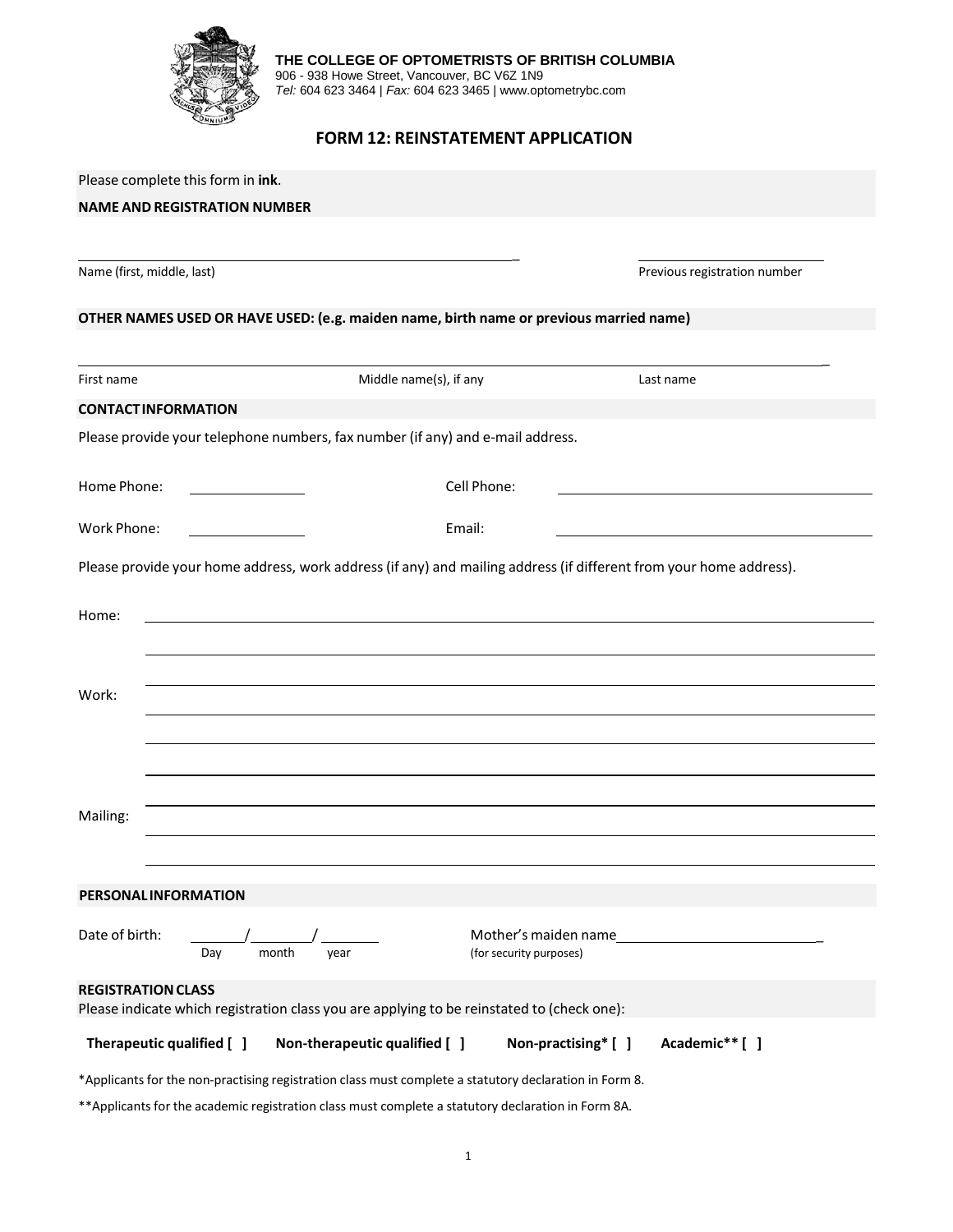If you are applying for reinstatement as a therapeutic qualified or non-therapeutic qualified registrant:

• Have you provided optometric services during the past year? Yes [ ], No [ ]

 $\overline{a}$ 

• If you have not provided optometric services during the past year, when did you last provide optometric services?

Day/month/year

If you are applying for reinstatement as a non-practising or academic registrant, when were you granted registration in this class?

Day/month/year

## **REINSTATEMENTINFORMATION**

When did you leave practice or otherwise become unregistered with the College of Optometrists?

 $\overline{a}$ 

Day/month/year

Why?

## **PRACTISE IN OTHER JURISDICTIONS**

Have you ever practised or been registered or licensed to practise optometry or any other health profession in

| (a) | another province or territory? | $[$ $]$ Yes $[$ $]$ No |
|-----|--------------------------------|------------------------|
| (b) | a US state?                    | $[$ ] Yes $[$ ] No     |
| (c) | any other country?             | $[$ ] Yes $[$ ] No     |
|     | If Yes. where?                 |                        |

If you have previously practised optometry or any other health profession in another jurisdiction or another health profession in British Columbia, you must provide a letter of good standing from each previous regulatory authority, to be delivered to the registrar by the issuing regulatory authority.

Have you ever been subject to a disciplinary action or been prohibited from practising optometry or any other health profession in British Columbia or another jurisdiction?

[ ] Yes [ ] No

If Yes, please state when and under what circumstances.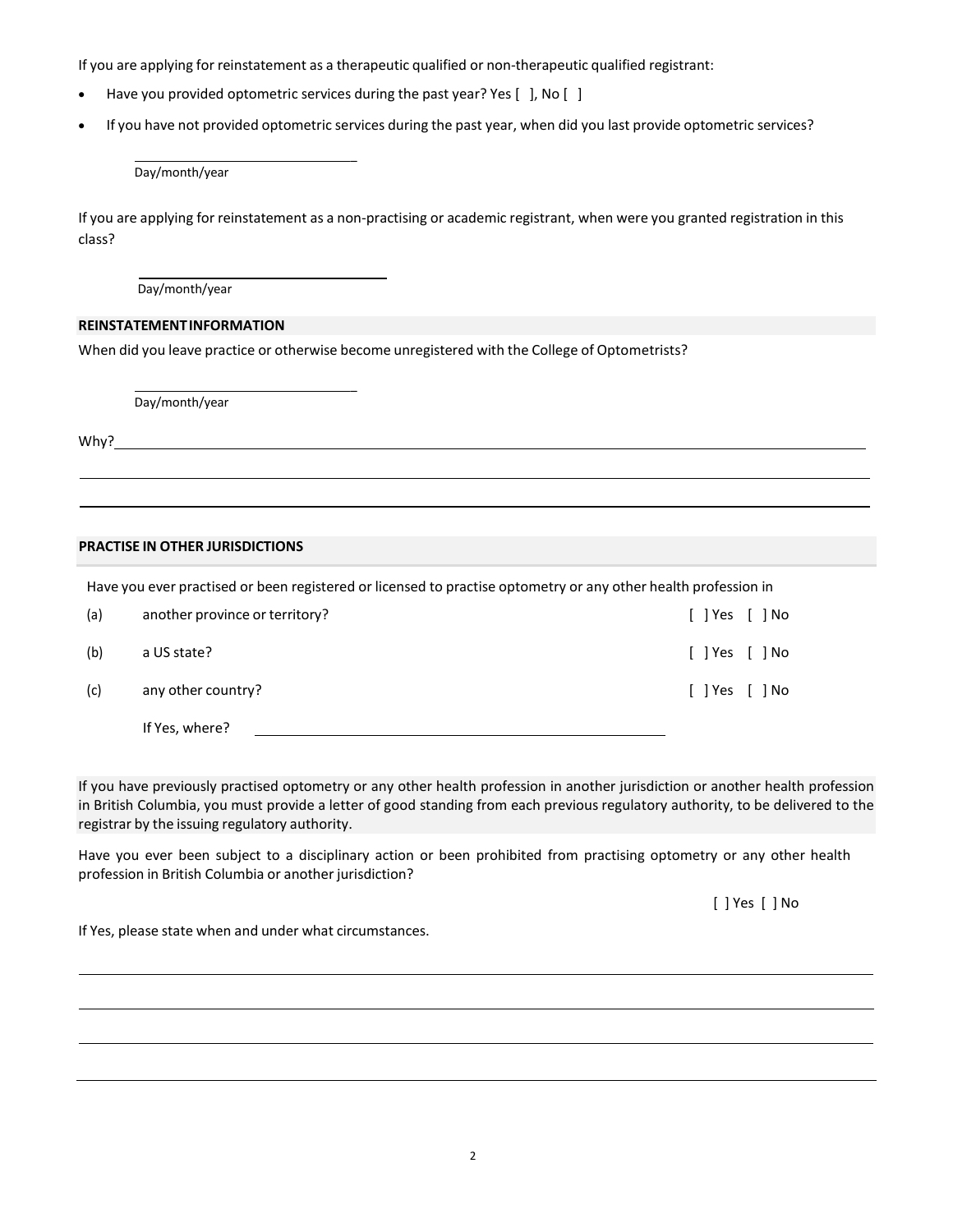#### **PLACES OF PRACTICE**

If you are reinstated, where will you practice? Please give the name, address, telephone and fax numbers, email address and web site (if any) for each of your places of practice and indicate your intended mode of practice at each location. Continue on a separate page if necessary.

| Practice days: $S \square M \square T \square W \square Th \square F \square S \square$ |                                                                |  |                         |                                                                                                                               |  |
|-----------------------------------------------------------------------------------------|----------------------------------------------------------------|--|-------------------------|-------------------------------------------------------------------------------------------------------------------------------|--|
| Mode of practice (check one):                                                           | Sole practitioner [ ] Contractor [ ] Employee [ ] Co-owner [ ] |  |                         |                                                                                                                               |  |
| you would practice:                                                                     |                                                                |  |                         | If you would not be a sole practitioner at this location, please name the person(s) or BC optometric corporation(s) with whom |  |
|                                                                                         |                                                                |  |                         |                                                                                                                               |  |
|                                                                                         |                                                                |  |                         |                                                                                                                               |  |
| Telephone:                                                                              | Fax:                                                           |  |                         |                                                                                                                               |  |
| Mode of practice (check one): Sole practitioner [ ] Contractor [ ]                      |                                                                |  | Employee [] Co-owner [] |                                                                                                                               |  |
| you would practice:                                                                     |                                                                |  |                         | If you would not be a sole practitioner at this location, please name the person(s) or BC optometric corporation(s) with whom |  |
|                                                                                         |                                                                |  |                         |                                                                                                                               |  |

Please give the name and address of any other places of practice or optometric corporations in which you have an ownership interest.

 $\overline{a}$ 

 $\overline{a}$ 

#### **DOCUMENTS**

Please provide or arrange to provide the following original documents to the college registrar:

- Authorization for a criminal record check (for applicants who have resided in another jurisdiction, an authorization for a criminal record check in that jurisdiction or a criminal record report in a form satisfactory to the registrar)
- A passport photo, to be taken within 6 months of completion of this application.
- Proof of Canadian citizenship or permanent resident status in Canada or authority to work in Canada in a health care profession.
- Letter of good standing from each previous regulatory authority that has registered, licensed, certified or otherwise authorized the applicant to practice optometry or another health profession (applicant who has practised or is practising in another jurisdiction or who has practiced or is practising in another health profession in British Columbia or another jurisdiction, **to be delivered to the registrar by the issuing regulatory authority.** The letter of good standing should confirm the applicant's good standing in the other jurisdiction at the time he or she ceased practising in the other jurisdiction or ceased practising the other health profession or both, as applicable, and confirming the person's good standing in any health profession in which he or she is currently practising.
- Proof of continuing education credits obtained within two years of completion of this application.